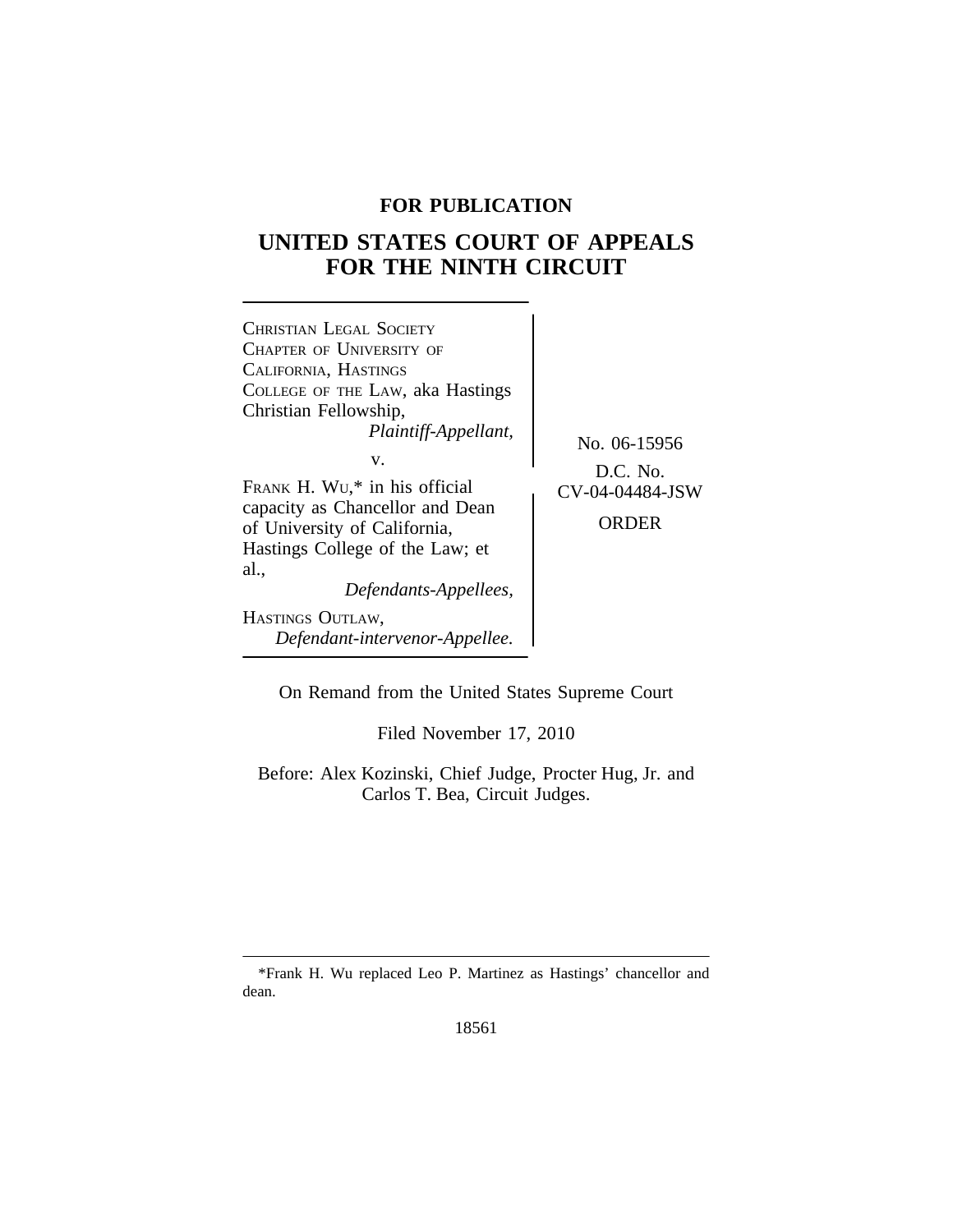#### **COUNSEL**

Michael W. McConnell, Stanford, California, Kimberlee Wood Colby, Center for Law & Religious Freedom, Springfield, Virginia, and Timothy M. Smith, McKinley & Smith, PC, Sacramento, California, for the appellant.

Elise K. Traynum, General Counsel and Secretary, University of California Hastings College of the Law, San Francisco, California, and Ethan P. Schulman, Crowell & Moring LLP, San Francisco, California, for the appellees.

Shannon P. Minter and Christopher F. Stoll, National Center for Lesbian Rights, San Francisco, California, and Paul M. Smith and Duane C. Pozza, Jenner & Block LLP, Washington, D.C., for the defendant-intervenor-appellee.

### **ORDER**

Our disposition in this case was affirmed by the Supreme Court. *Christian Legal Soc'y* v. *Martinez*, 130 S. Ct. 2971, 2995 (2010). On remand, Christian Legal Society ("CLS") asks us to remand with instructions that the district court consider its claim that Hastings College of Law selectively applies its Nondiscrimination Policy against CLS. Before the Supreme Court, CLS contended that "[t]he peculiarity, incoherence, and suspect history of the all-comers policy all point to pretext." *Id.* (internal quotation marks omitted) (alteration in original). The majority refused to address this argument, however, because "[n]either the District Court nor the Ninth Circuit addressed an argument that Hastings selectively enforces its all-comers policy, and this Court is not the proper forum to air the issue in the first instance." *Id.* The Court then remanded with instructions for us to consider the pretext issue "if, and to the extent, it is preserved." *Id.* True to the Court's instruction, we consider whether, and to what extent, CLS preserved the issue of selective enforcement.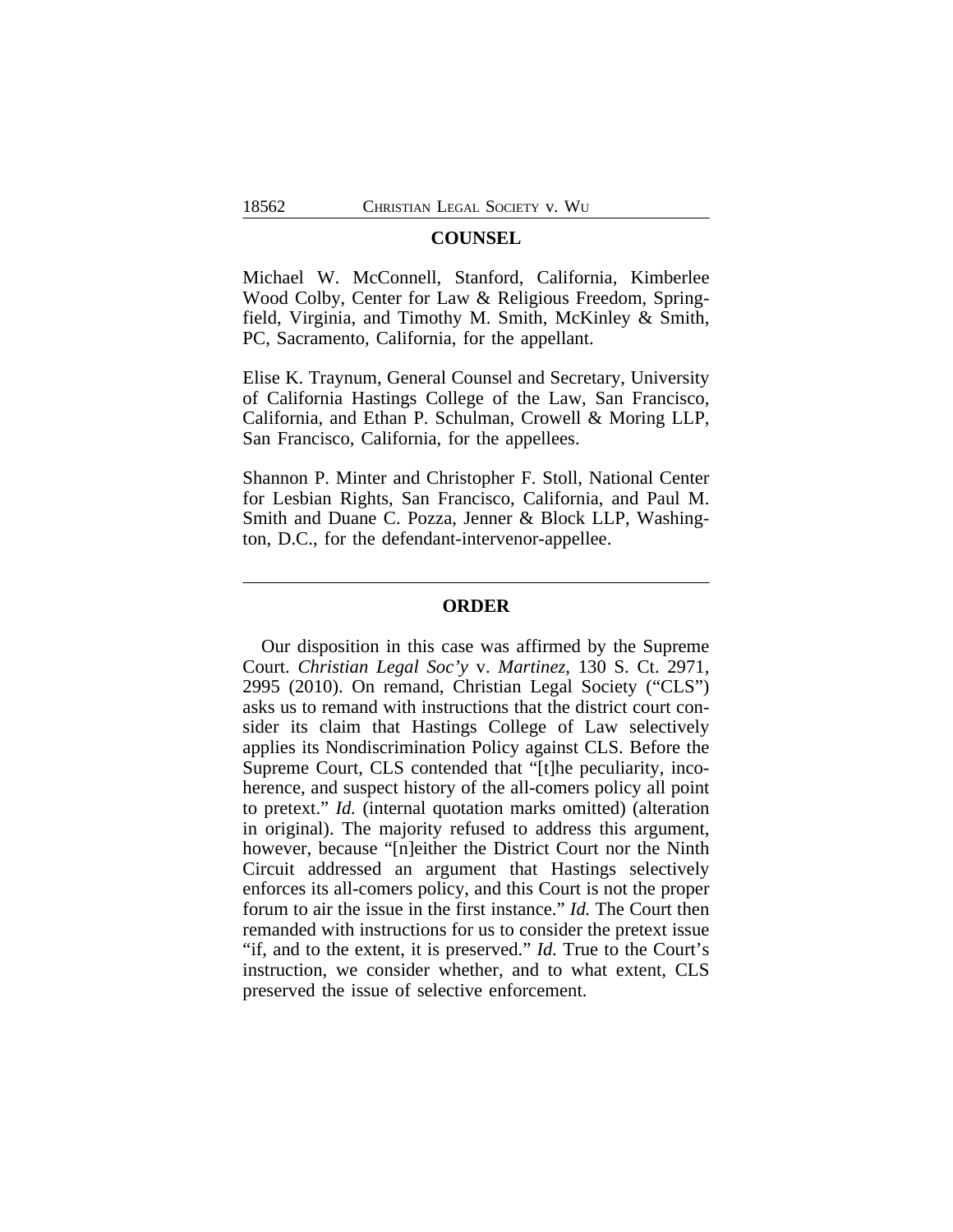At the outset, it's important to distinguish the two related discrimination arguments that CLS has attempted to make. First, CLS has argued that the school's Nondiscrimination Policy is unconstitutional because it prohibits discrimination on certain bases, including religion, but not others. Thus, even neutrally applied, the policy leaves groups like Hastings Democratic Caucus free to limit membership to those who agree with its core beliefs (which involve political issues), while CLS (whose core beliefs are religious) cannot. We call this the "uneven effect" argument. Second, CLS has argued that in practice Hastings selectively applies its policy against CLS because of its particular beliefs. Mot. To Remand at 4. We call this the "selective application" or "pretext" argument. The distinction between these arguments is critical, because the Supreme Court remanded only the pretext claim. *Compare Christian Legal Soc'y*, 130 S. Ct. at 2982-84 (rejecting the uneven effect argument), *with id.* at 2995 (remanding the selective application argument).

"We review only issues [that] are argued specifically and distinctly in a party's opening brief." *Brownfield* v. *City of Yakima*, 612 F.3d 1140, 1149 n.4 (9th Cir. 2010). Within the opening brief, claims must be clearly articulated in (1) "a statement of the issues presented for review"; (2) "a summary of the argument"; and (3) "the argument" section itself. Fed. R. App. P. 28. Compliance with the rules is not a mere formality, as we've repeatedly held that "failure to comply with Rule 28, by itself, is sufficient ground to justify dismissal of an appeal." *See, e.g.*, *In re O'Brien*, 312 F.3d 1135, 1136 (9th Cir. 2002) (order). CLS's opening brief made no pretext argument, much less at each required juncture.

CLS presented only one issue for review: "Whether the Constitution permits a public law school to deny a religious student group numerous valuable benefits because the group requires its officers and voting members to agree with its religious viewpoint." Opening Br. at 2. This statement of the issue does not fairly encompass a selective application argu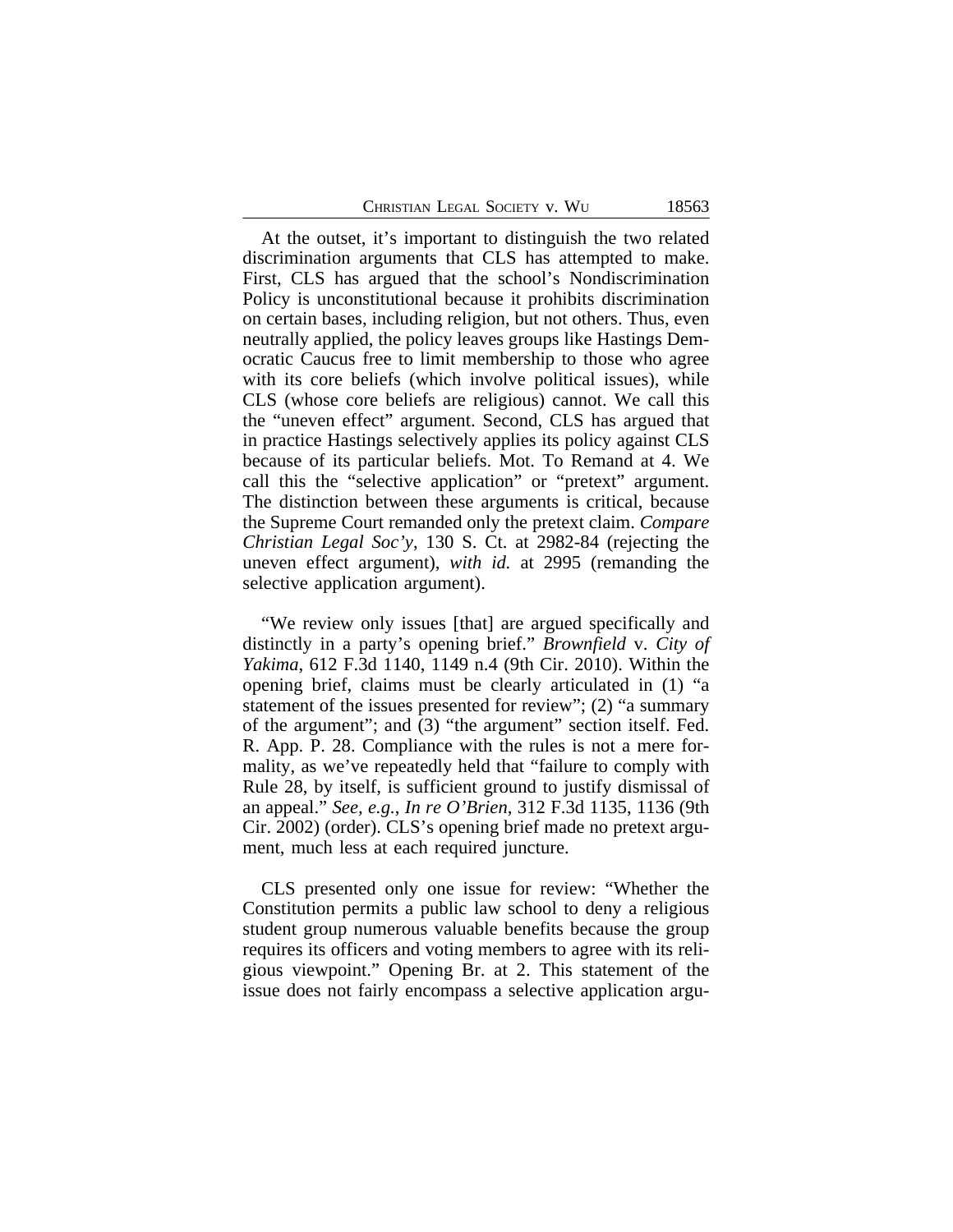ment; it in no way suggests that Hastings applied its policy as a pretext for discrimination, or that it applied the policy to certain groups but not to others. This failure alone would warrant our dismissal of its motion for further proceedings on the ground that the pretext issue was not preserved. *Cf. Belanger* v. *Madera Unified Sch. Dist.*, 963 F.2d 248, 250 n.1 (9th Cir. 1992) (refusing to address argument appellant "fail[ed] to raise . . . in her statement of issues presented for review").

CLS's summary of argument also fails to raise the selective application argument. Our rules require "a succinct, clear, and accurate statement of the arguments made in the body of the brief." Fed. R. App. P. 28(a)(8). Although CLS filled three pages carefully articulating its claims under the Free Speech Clause, the Free Exercise Clause and the Equal Protection Clause, it made no allegation of "pretext," "selective application" or "discriminatory intent." *See* Opening Br. at 16-19. Thus, far from the "succinct, clear, and accurate statement of the arguments" we require, CLS failed even to allude to a pretext argument.

The selective application argument makes no appearance in the body of CLS's brief. CLS claims that it has "preserved the issue by consistently arguing in this Court . . . that Appellees' all-comers policy is pretextual and has been selectively enforced," but it points only to isolated statements, which, in context, were made only to support its uneven effect argument. Mot. To Remand at 3.

For example, CLS points to its statement that "Hastings allows other registered student organizations to require that their leaders and/or members agree with the organization's beliefs and purposes." Mot. To Remand at 5 (quoting Opening Br. at 14-15). This statement might be true, and might even be relevant to a selective application argument, but a bare assertion in the fact section of the opening brief will not preserve a legal argument that is never made. Why would CLS have included this fact if it wasn't making a pretext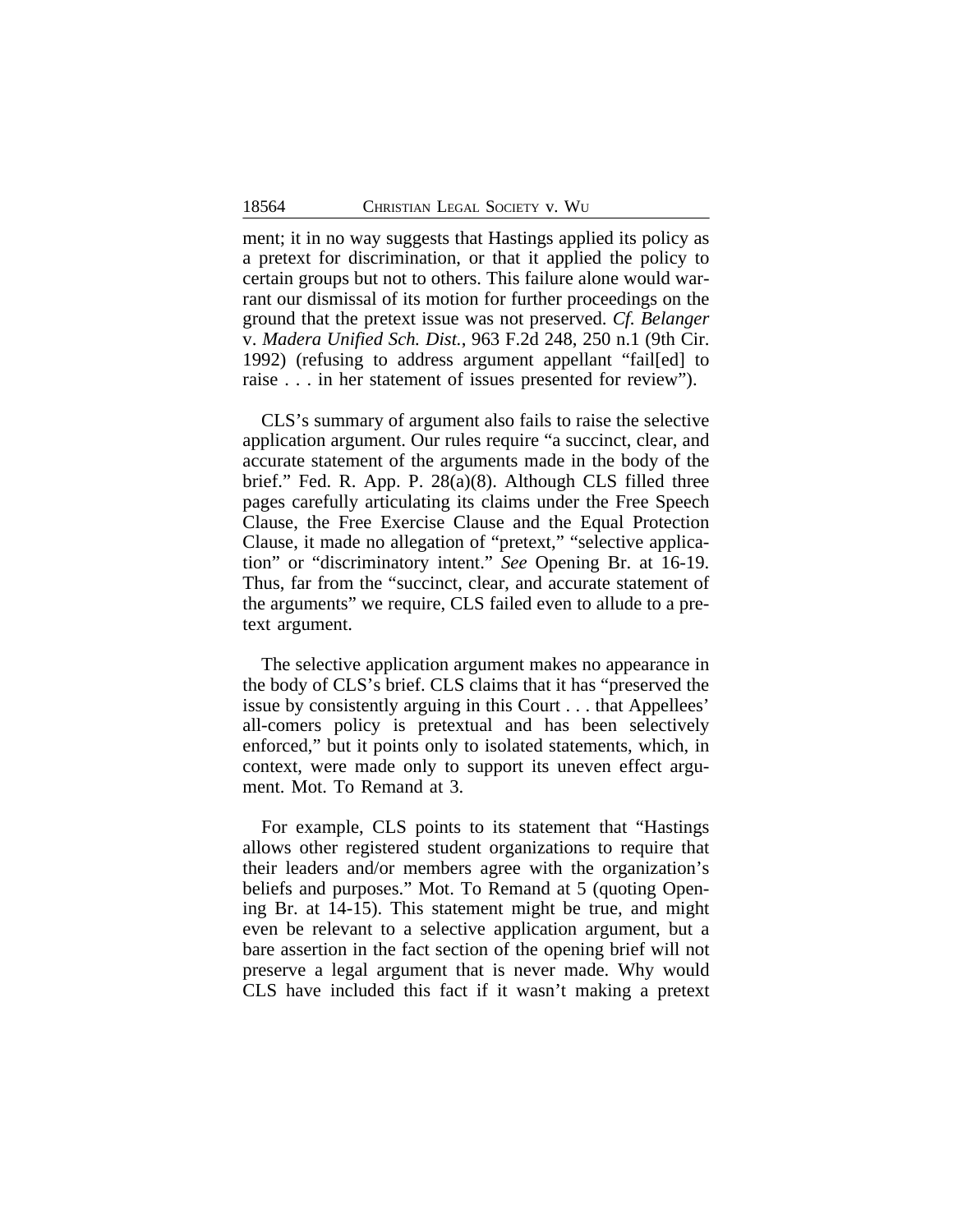argument? Because the statement equally supports the uneven effect argument that CLS clearly did raise: Even neutrally applying the Nondiscrimination Policy, Hastings allows groups to discriminate on some bases, like political belief, but not others, such as religion. *See* Opening Br. at 63. CLS plucks this fact out of context to suggest it was making a pretext argument, when it clearly only made an uneven effect argument in its brief.

CLS also points to its assertion that "Hastings' actual practice demonstrates that the forum is not reserved to student organizations that do not discriminate on the basis of belief." Mot. To Remand at 5 (quoting Opening Br. at 54-55). But this statement was part of a broader free speech argument, which was ultimately rejected by the Supreme Court. *See Christian Legal Soc'y*, 130 S. Ct. at 2994-95. CLS argued that "because CLS falls within the parameters of Hastings' forum, Hastings' exclusion of the group is subject to strict scrutiny." Opening Br. at 53. This is completely unrelated to an argument that the policy was unconstitutional because Hastings used it to target religious groups. And, again, the statement that the forum is open to some groups that discriminate based on beliefs but not others would equally support the uneven effect theory. CLS offers no reason to read the statement as a pretext argument, as it never asserted that Hastings had a discriminatory purpose to exclude religious groups. Instead, it stipulated that Hastings applies its Nondiscrimination Policy to all student organizations:

Hastings requires that registered student organizations allow any student to participate, become a member, or seek leadership positions in the organization, regardless of their [sic] status or beliefs. *See* Kane Depo. at 49; Chapman Depo. at 29-31. Thus, for example, the Hastings Democratic Caucus cannot bar students holding Republican political beliefs from becoming members or seeking leadership positions in the organization. *See* Kane Depo. at 50.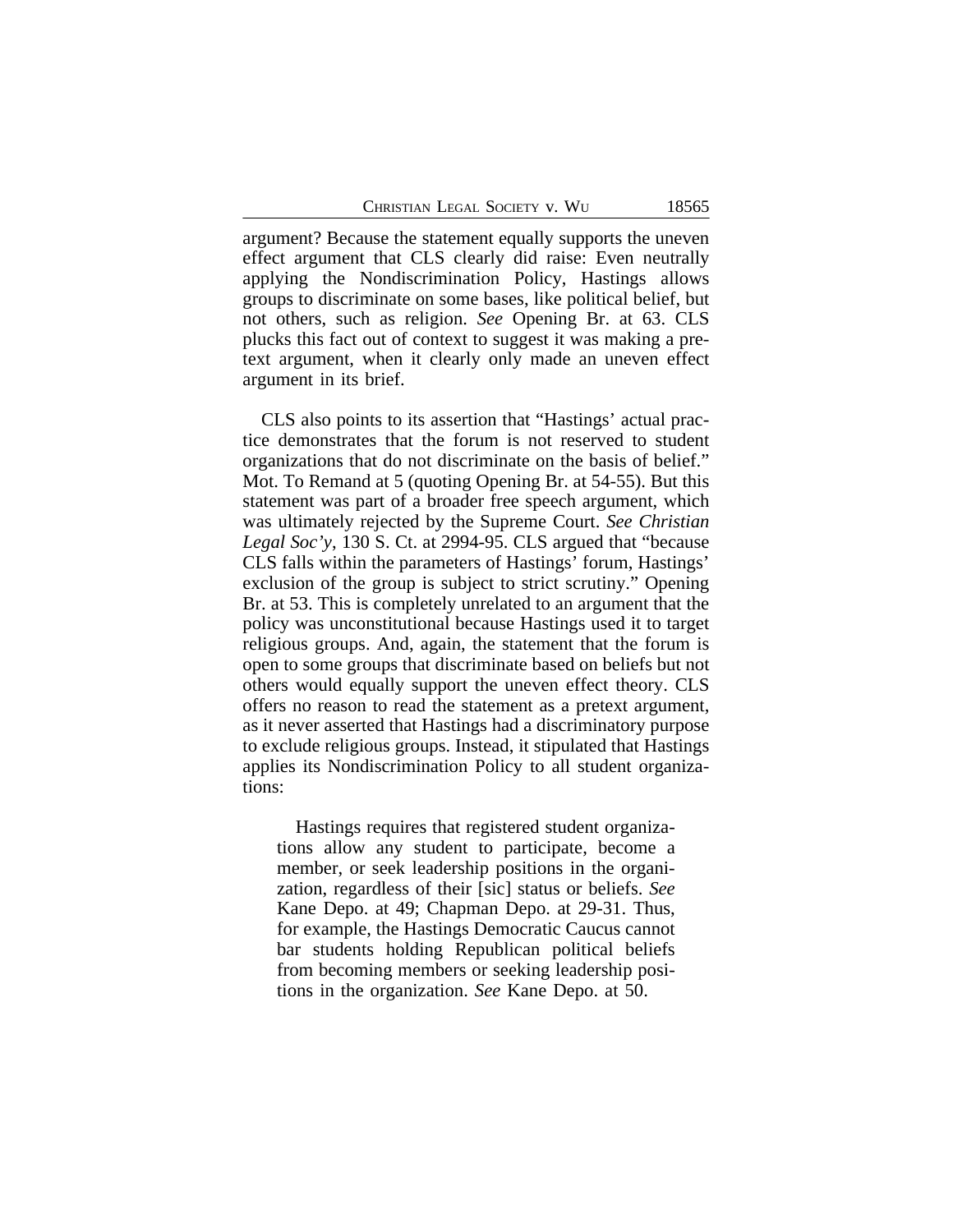Joint Stip. of Facts at 7. The fact that some statements made to support the uneven effect argument could also have been used to support a selective application argument is not enough to preserve the latter argument, especially as it contradicts the written stipulation.**<sup>1</sup>**

CLS's conflation of these two distinct issues is clearest when it asserts that "CLS devoted an entire section of its appellate brief to the argument that Hastings 'treats similarly situated student organizations differently.' "Reply to Opp'n at 5 (citing Opening Br. at 63). But the section CLS refers to —its equal protection section—focused only on the uneven effect of the Nondiscrimination Policy as uniformly applied. Here is  $CLS$ 's entire argument on this point:

V. Hastings Has Violated Equal Protection Because It Treats Similarly Situated Student Organizations Differently.

The Equal Protection Clause "is essentially a direction that all persons similarly situated should be treated alike." *City of Cleburne* v. *Cleburne Living Ctr.*, 473 U.S. 432, 439 (1985). As noted above, Hastings treats similarly situated student groups differently. Political groups, like Hastings Democratic Caucus, may require members to adhere to the purpose of the group. ER at 296. Cultural groups, like the Vietnamese American Law Society, may insist that members respect the organization's objectives. ER at 282. But a religious student group may not have religious qualifications for their officers and members.

Evidence of discriminatory intent is presumed when the exclusion affects a fundamental right.

<sup>&</sup>lt;sup>1</sup>Indeed, the Supreme Court rejected the uneven effect argument on precisely this ground. *See Christian Legal Soc'y*, 130 S. Ct. at 2982.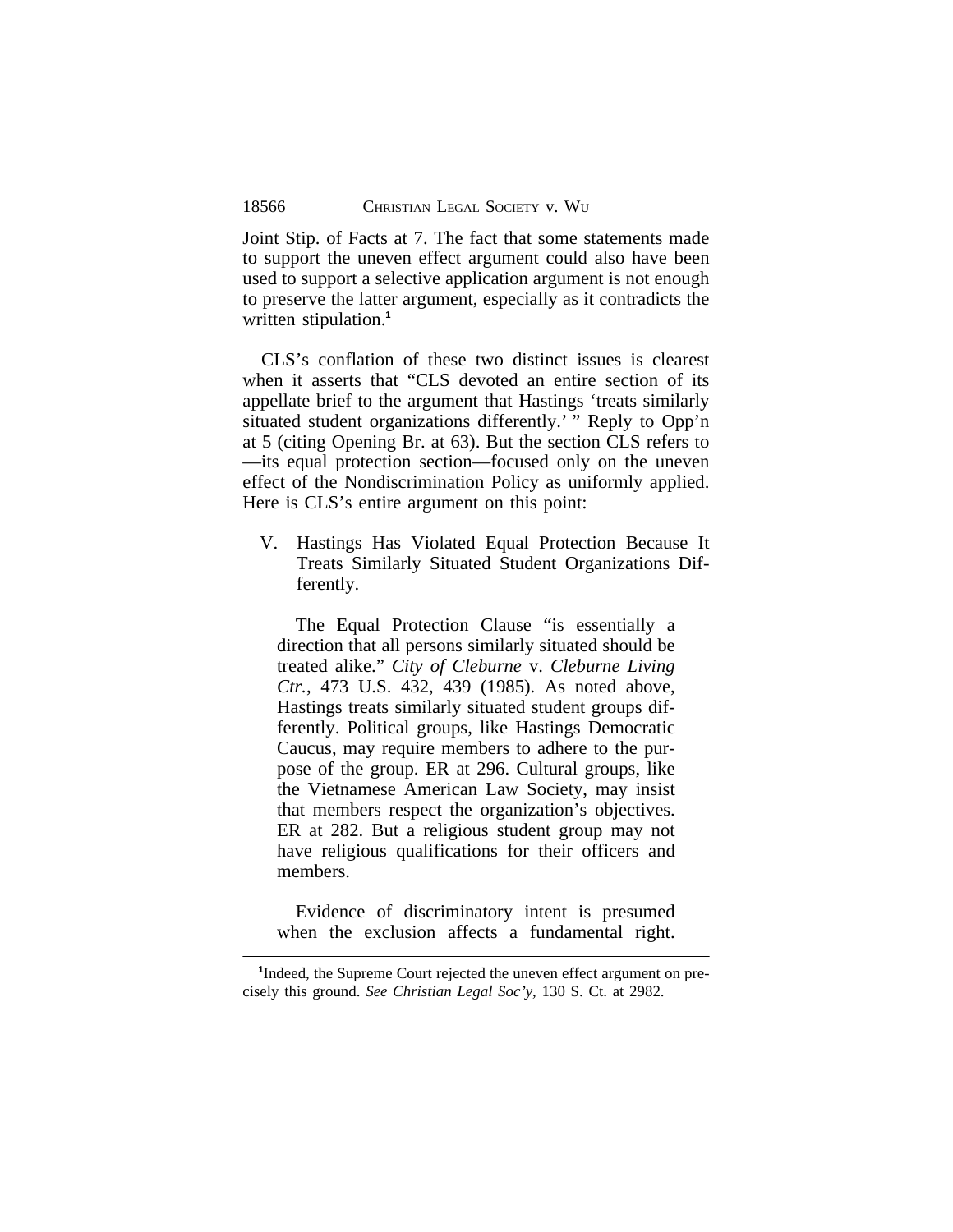*Plyler* v. *Doe*, 457 U.S. 202, 216-17 (1982). Hastings' actions affect the fundamental rights of association, speech, and free exercise. Because the distinction drawn here affects a fundamental right, it is subject to strict scrutiny. *Clark* v. *Jeter*, 486 U.S. 456 (1988).

Opening Br. at 63-64.**<sup>2</sup>** CLS never argued that Hastings selectively enforced its Nondiscrimination Policy, that it singled out CLS for discriminatory treatment or (as it argued before the Supreme Court) that the school's "sudden adoption" of its policy after CLS tried to register was proof that the policy is a pretext for discrimination.

As previously noted, we won't "consider matters on appeal that are not specifically and distinctly argued in appellant's opening brief." *Miller* v. *Fairchild Indust., Inc.*, 797 F.2d 727, 738 (9th Cir. 1986). Applying this standard, we've refused to address claims that were only "argue[d] in passing," *Brownfield*, 612 F.3d at 1149 n.4, or that were "bare assertion[s]  $\ldots$ with no supporting argument," *Navajo Nation* v. *U.S. Forest Serv.*, 535 F.3d 1058, 1079 n.26 (9th Cir. 2008). CLS's brief didn't even do that much; CLS's hindsight attempt to string together an argument from quotes scattered throughout its opening brief confirms that it made no pretext argument at all, much less "specifically and distinctly." "Judges are not like

<sup>&</sup>lt;sup>2</sup>The citations to the record refer to the student group constitutions of Hastings Democratic Caucus ("HDC") and the Vietnamese American Law Society ("VALS"). Both constitutions state that "any full-time student at Hastings may become a member of [the group] so long as they [sic] do not exhibit a consistent disregard and lack of respect for the organization" whose purpose it is to "advance Democratic Party principles," in the case of HDC, and to "celebrate Vietnamese culture," in the case of VALS. The existence of these bylaws doesn't show that the organizations are actually excluding members based on beliefs. CLS stipulated that it does not. *See* page 18565 *supra*. This is consistent with the fact that the constitutions of both HDC and VALS specifically require that their respective "[m]embership rules shall not violate the Nondiscrimination Compliance Code of Hastings."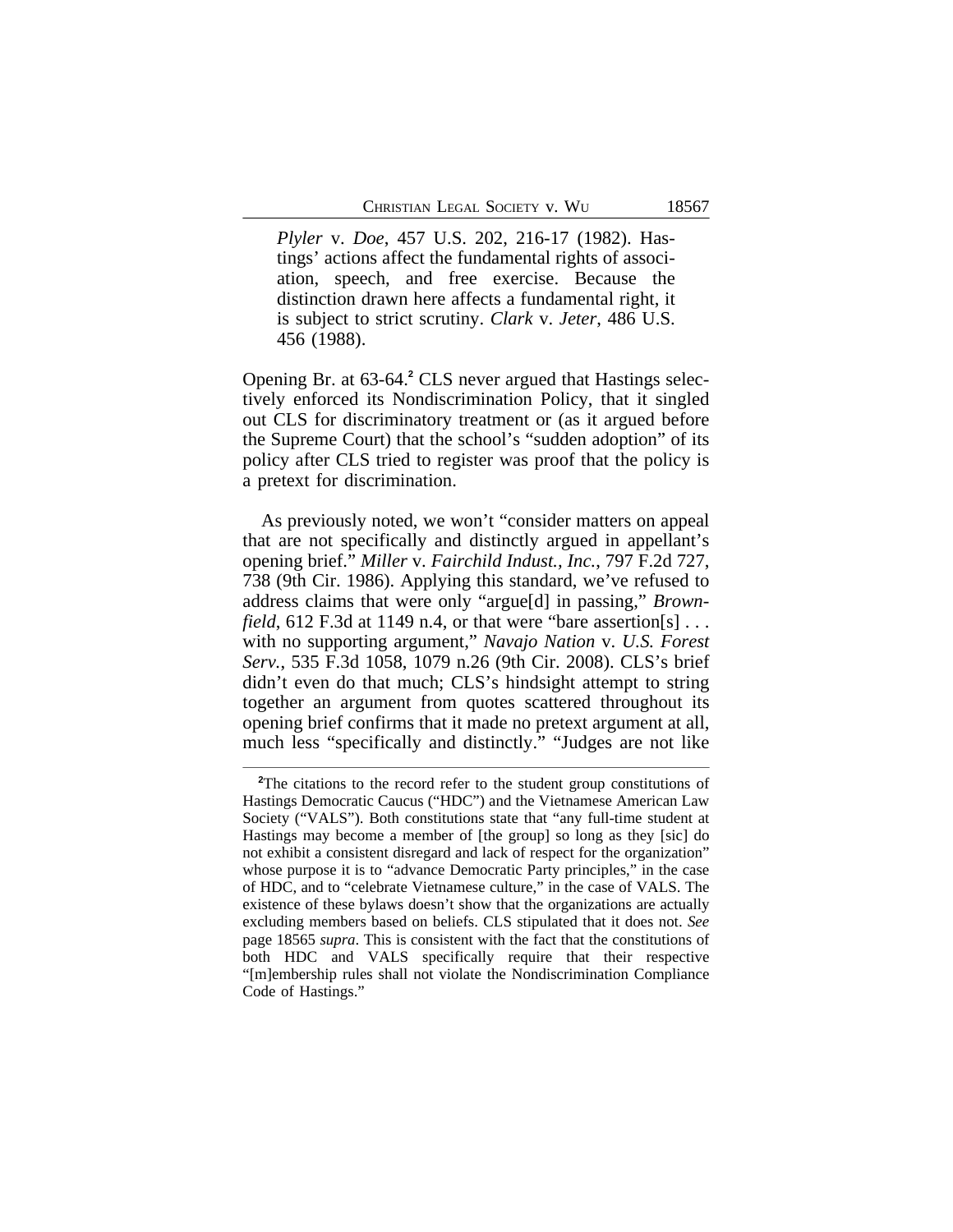pigs, hunting for truffles buried in briefs." *Greenwood* v. *FAA*, 28 F.3d 971, 977 (9th Cir. 1994) (quoting *United States* v. *Dunkel*, 927 F.2d 955, 956 (7th Cir. 1991) (per curiam)) (alteration omitted). But even after assiduously digging through CLS's opening brief, and carefully reviewing the passages CLS claims contain its pretext argument, we've found nothing reasonably supporting its existence.

If omission of the pretext argument from the opening brief weren't sufficient to convince us that the issue has not been preserved, *but see Miller*, 797 F.2d at 738, a review of oral argument crystalizes our conclusion. In our first breath, we asked counsel to distinguish *Truth* v. *Kent Sch. Dist.*, 542 F.3d 634 (9th Cir. 2008), a case in which a student group complained that the school's Nondiscrimination Policy had an unconstitutional effect on religion. Counsel didn't distinguish *Truth* on what would be the most obvious ground that Hastings applies its Nondiscrimination Policy as a pretext for discrimination. Instead counsel responded only that:

First and foremost, *Truth* v. *Kent* was limited to general membership, which was the equivalent of attendees . . . . I think the other distinction, your Honor, from *Truth* is that [the student group] was seeking to be school sponsored.

Oral Argument at 0:19, *available at* http://www.ca9.uscourts. gov/media/view\_subpage.php?pk\_id=0000002982. Neither distinction points to pretext. Though the entire argument focused on whether *Truth* controlled, CLS never tried to distinguish its case by claiming that Hastings selectively applied its policy, while the school in *Truth* uniformly applied a policy that had an impermissible effect on religion. CLS never claimed that Hastings' policy was selectively enforced, nor did it ask us to remand for further discovery on the pretext issue.

Judges sometimes overlook issues fairly presented by the parties, *see Murdoch* v. *Castro*, 609 F.3d 983, 999-1000 (9th